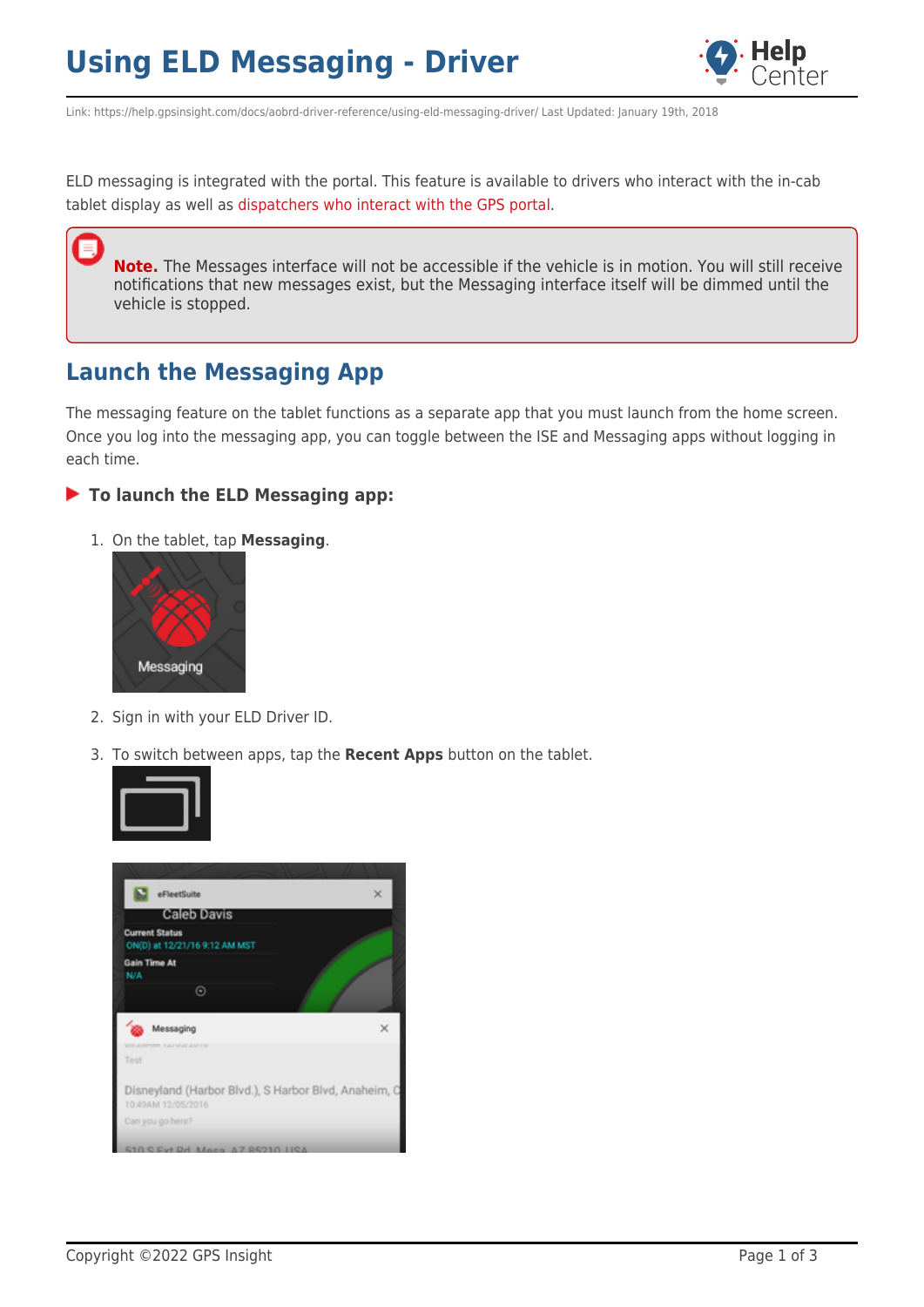# **Using ELD Messaging - Driver**



Link: https://help.gpsinsight.com/docs/aobrd-driver-reference/using-eld-messaging-driver/ Last Updated: January 19th, 2018

### **Send Messages**

Sending a message delivers the message to the GPS portal interface for the dispatcher to view. (See [ELD](https://help.gpsinsight.com/docs/about-hours-of-service/administrator-reference/using-eld-messaging-dispatcher/) [Messaging from the Dispatcher's perspective.](https://help.gpsinsight.com/docs/about-hours-of-service/administrator-reference/using-eld-messaging-dispatcher/))

1. Within the message list, tap in the space labeled, "Start typing…"

| <b>gps</b> 14:11 PM<br>why |          |  |
|----------------------------|----------|--|
| Start typing               |          |  |
|                            |          |  |
| Messaging                  | Dispatch |  |

- 2. Using the pop-up keyboard, type your message. (The message send limit is 256 characters.)
- 3. Tap  $\sim$  to send the message.

The message is added to the Messages thread. Additionally, the dispatcher can view the incoming message appears in the Messages list within the GPS portal. (See [ELD Messaging from the Dispatcher's](https://help.gpsinsight.com/docs/about-hours-of-service/administrator-reference/using-eld-messaging-dispatcher/) [perspective](https://help.gpsinsight.com/docs/about-hours-of-service/administrator-reference/using-eld-messaging-dispatcher/).)

4. On the tablet, tap the **Return** button to dismiss the pop-up keyboard:



### **View Incoming Messages and Dispatches**

Messages are text-based notes. Dispatches are a type of message that includes a physical address with an optional note, which allows you automatically receive turn-by-turn directions on the tablet.

- If you're viewing the ISE app, new message or dispatch notifications appear at the top of the screen. Tap the message to open the Messaging or Dispatching screen.
- If you're viewing the Messaging or Dispatching screen when you receive a new incoming message, the new message appears at the bottom of the message or dispatch list.

### **Following a Dispatch**

Dispatches are organized in the order in which they were received. Routes use directions that are optimized using a proprietary routing mechanism to take into consideration bridges, tunnels, tight turns, and other factors that might inhibit the accessibility of larger trucks.

#### **To follow a single dispatch:**